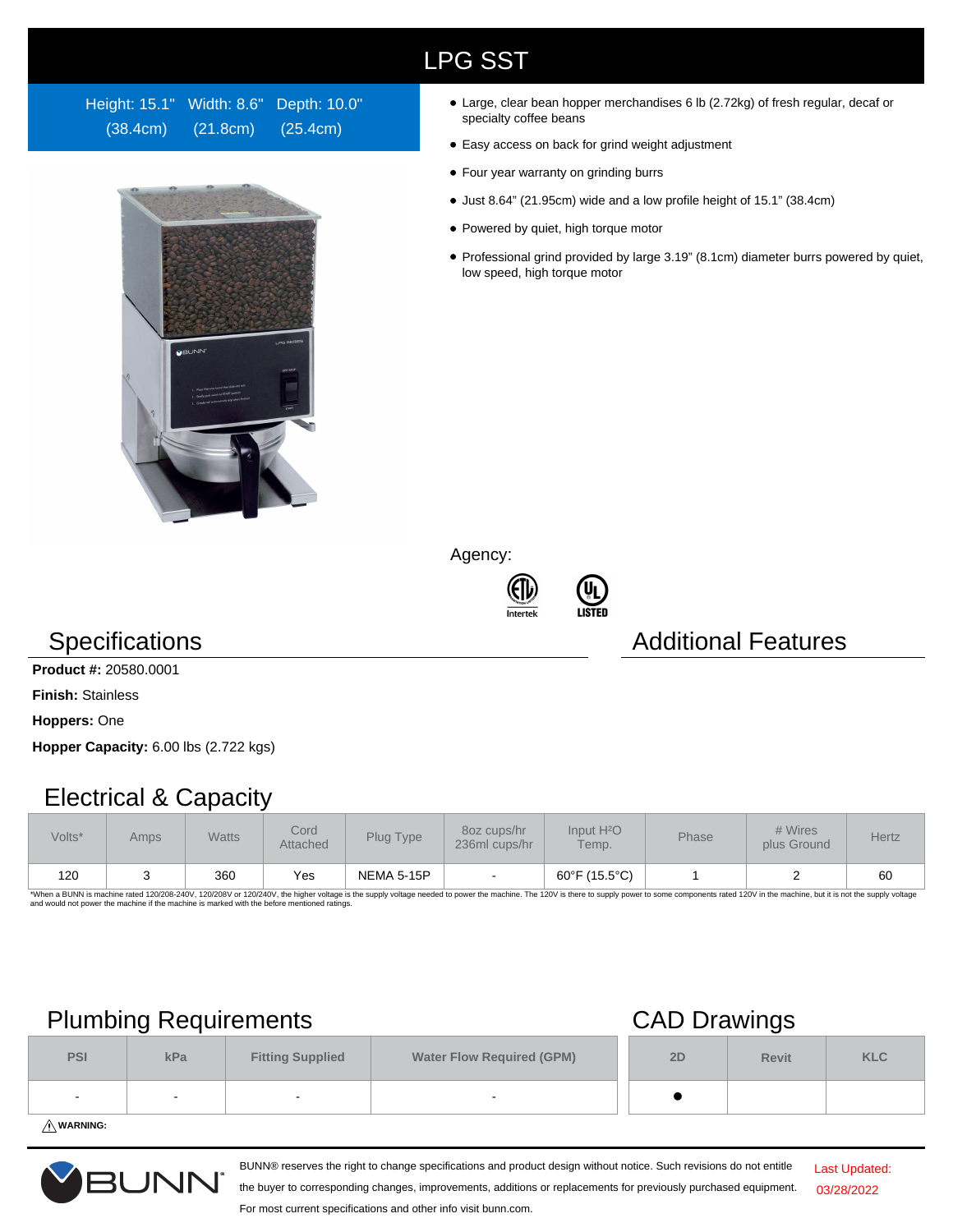

| Unit           |            |         |            | <b>Shipping</b> |          |          |            |                         |  |
|----------------|------------|---------|------------|-----------------|----------|----------|------------|-------------------------|--|
|                | Height     | Width   | Depth      | Height          | Width    | Depth    | Weight     | Volume                  |  |
| <b>English</b> | $15.1$ in. | 8.6 in. | $10.0$ in. | 23.8 in.        | 12.9 in. | 15.0 in. | 22,550 lbs | $2.654$ ft <sup>3</sup> |  |
| <b>Metric</b>  | 38.4 cm    | 21.8 cm | 25.4 cm    | 60.3 cm         | 32.7 cm  | 38.1 cm  | 10.229 kgs | $0.075 \text{ m}^3$     |  |



BUNN® reserves the right to change specifications and product design without notice. Such revisions do not entitle the buyer to corresponding changes, improvements, additions or replacements for previously purchased equipment. For most current specifications and other info visit bunn.com. Last Updated: 03/28/2022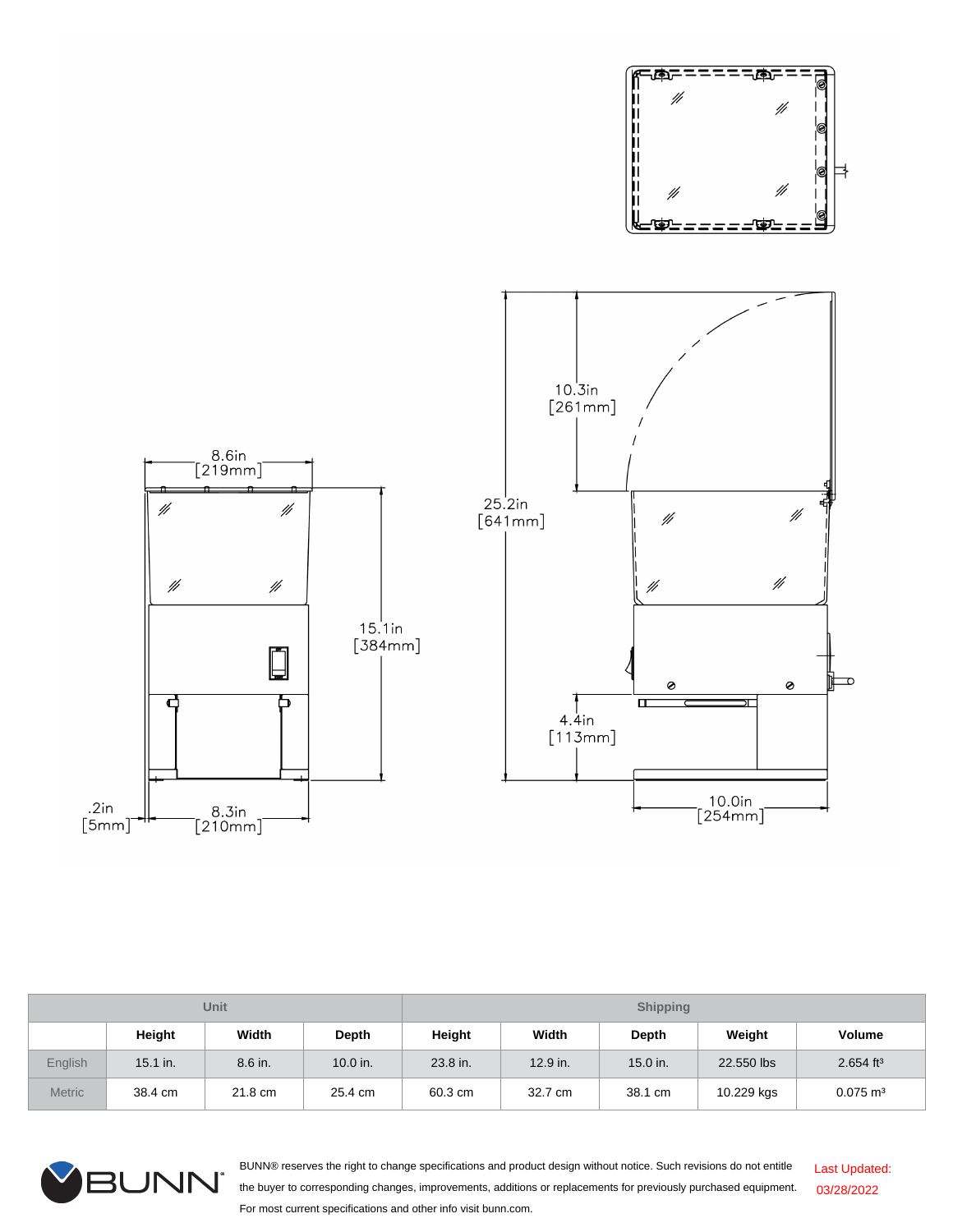# Related Products & Accessories:LPG SST(20580.0001)

| <b>BURR SET KIT, NEW</b> | <b>BURR SET KIT, TURKISH</b><br><b>GRIND</b> | SPRING PLATE,<br><b>DECHAFFING</b> | KIT, FINE GRIND<br><b>DECHAFFER</b> |
|--------------------------|----------------------------------------------|------------------------------------|-------------------------------------|
| Product #: 05861.1002    | Product #: 11285.1000                        | Product #: 20588.0000              | Product #: 43724,0000               |